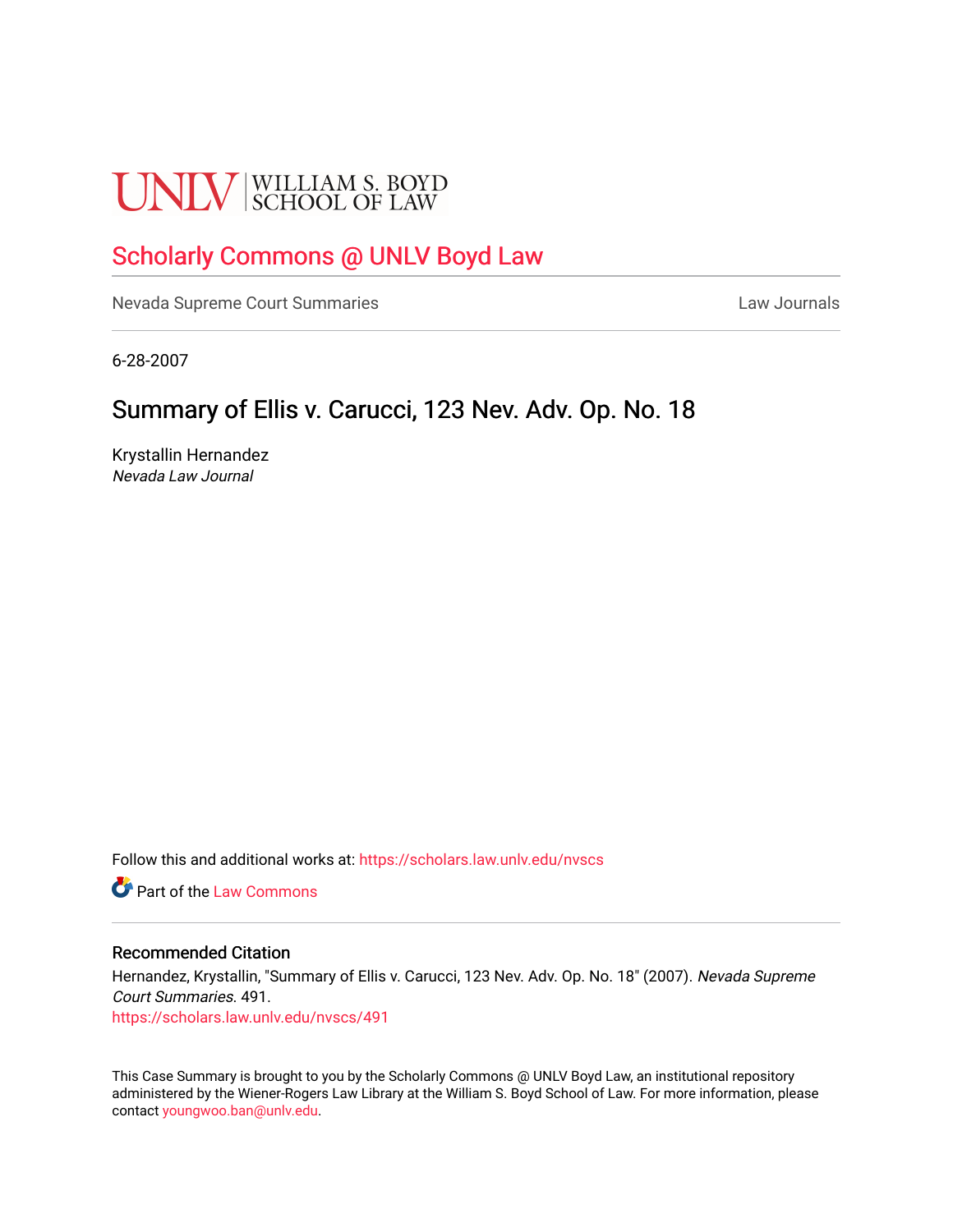*Ellis v. Carucci***, 123 Nev. Adv. Op. No. 18, (June 28, 2007)[1](#page-1-0)**

## **FAMILY LAW – CUSTODY MODIFICATION**

#### **Summary**

In December 2000, Appellant Melinda Ellis ("Melinda") and Respondent Roderic Carucci ("Roderic") divorced. The divorce decree named both parties as joint legal custodians over their daughter, Geena. Further, the decree named Melinda as primary physical custodian with Roderic having liberal visitation rights.

In 2004, after noticing a significant decline in Geena's school performance, Roderic filed a motion with the district court requesting a custody modification. The district court considered the parties' testimony and Geena's elementary school teacher's testimony. Further, the parties stipulated that a family evaluation would be conducted and a report submitted to the court. The evaluator recommended Geena receive equal support from both parents. The district court ordered custody modified, and named the parties joint physical custodians.

On appeal, the Nevada Supreme Court affirmed the district court's ruling, and altered the test used to decide child custody modifications. The goal of the newly designed test is to further the court's foremost concern in child custody cases; the best interest of the child.

## **Issue and Disposition**

#### **Issue**

In the absence of a material alteration in the circumstances of the parents, can a district court modify a primary physical custody order?

## **Disposition**

Yes. A court may modify a primary physical custody order when (1) there has been a substantial change in circumstances affecting the welfare of the child, and (2) the child's best interest is served by the modification.

## **Commentary**

 $\overline{a}$ 

## **State of the Law Before** *Ellis*

Before *Ellis*, *Murphy v. Murphy*, 84 Nev. 710 (1968), governed whether circumstances existed warranting a modification to a primary physical custody order. Nevada courts

<span id="page-1-0"></span><sup>&</sup>lt;sup>1</sup> By Krystallin Hernandez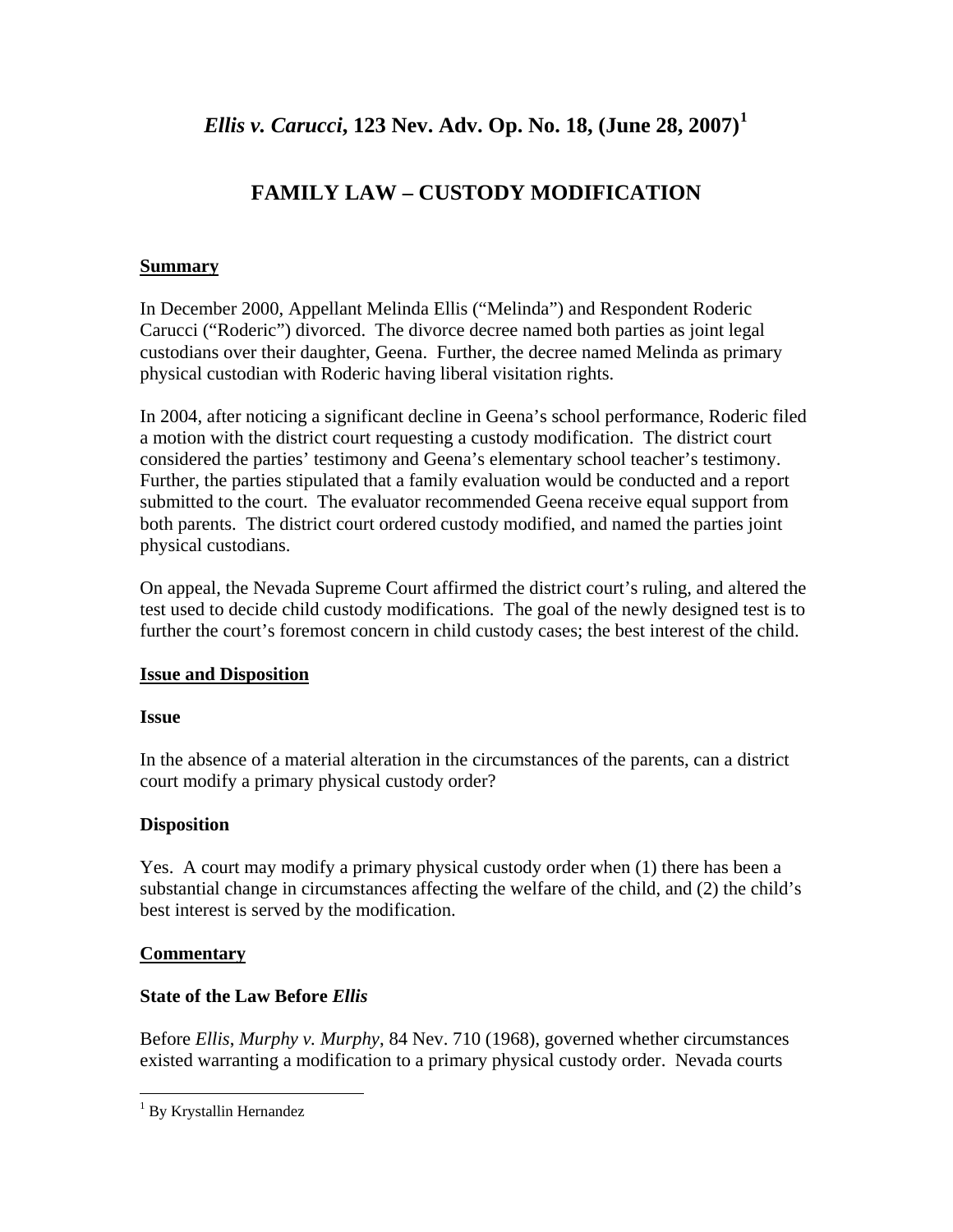adhered to *Murphy's* two-prong test, which provides: a modification is "warranted only when: (1) the circumstances of the parents have been materially altered; and (2) the child's welfare would be substantially enhanced by the change." *Id.* at 711.

The *Murphy* test required the moving party to establish a change in either parent's circumstances warranting a court's reconsideration of a previous primary physical custody order. If the initial requirement was met, the party must then establish the modification would substantially enhance the child's welfare.

#### **Other Jurisdictions**

This change in the law reflects similar standards used by courts in several other jurisdictions: A court may modify a primary physical custody order when (1) there has been a substantial change in circumstances affecting the welfare of the child, and (2) the child's best interest is served by the modification. Both the Wyoming and North Carolina courts rely on the foregoing test mandated for Nevada by *Ellis*. [2](#page-2-0)

The Court also considered other jurisdictions having similar "best interest" prongs, but varying in the change required to allow courts to modify the original order. Missouri and New York require "a substantial change in circumstances," but do not specify that the change must "affect the welfare of the child."<sup>[3](#page-2-1)</sup> Whereas, Oregon merely requires "a change in circumstances," and does not specify the change be "substantial."<sup>[4](#page-2-2)</sup> In contrast, South Dakota requires a "substantial change in circumstances" *and* a showing that "the welfare and best interests of the child require modification."<sup>[5](#page-2-3)</sup>

#### **Effect of** *Ellis* **on Current Law**

 $\overline{a}$ 

*Ellis* maintains a "change in circumstances" requirement, while shifting the focus of the change to the child. *Murphy*'s threshold requirement mandated the parents must have experienced a change in circumstances since the primary physical custody order. The change in circumstances requirement is based on *res judicata*, and is used to limit a party's ability to seek a new order after the case has previously been adjudicated. In *Ellis*, the Court recognized that *Murphy* was decided prior to the Nevada legislature amending child custody laws to reflect the primary focus on "the best interest of the child." Consequently, the court removed the requirement for a change in the parents' circumstances, and added a requirement for a change in circumstances affecting the child's welfare. Thus, while maintaining a change in circumstances requirement, the new test moves the focus from the parents' circumstances to the child's.

<span id="page-2-0"></span><sup>2</sup> *See* Selvey v. Selvey, 102 P.3d 210, 214 (Wyo. 2004); Evans v. Evans, 530 S.E.2d 576, 578-79 (N.C. Ct. App. 2000).

<span id="page-2-1"></span><sup>3</sup> *See* Walker v. Walker, 184 S.W.3d 629, 632 (Mo. Ct. App. 2006); Pecore v. Pecore, 824 N.Y.S.2d 690, 692 (App. Div. 2006).<br><sup>4</sup> See Collins and Collins, 51 P.3d 691, 693 (Or. Ct. App. 2002).

<span id="page-2-3"></span><span id="page-2-2"></span><sup>&</sup>lt;sup>5</sup> See McKinnie v. McKinnie, 472 N.W.2d 243, 244 (S.D. 1991).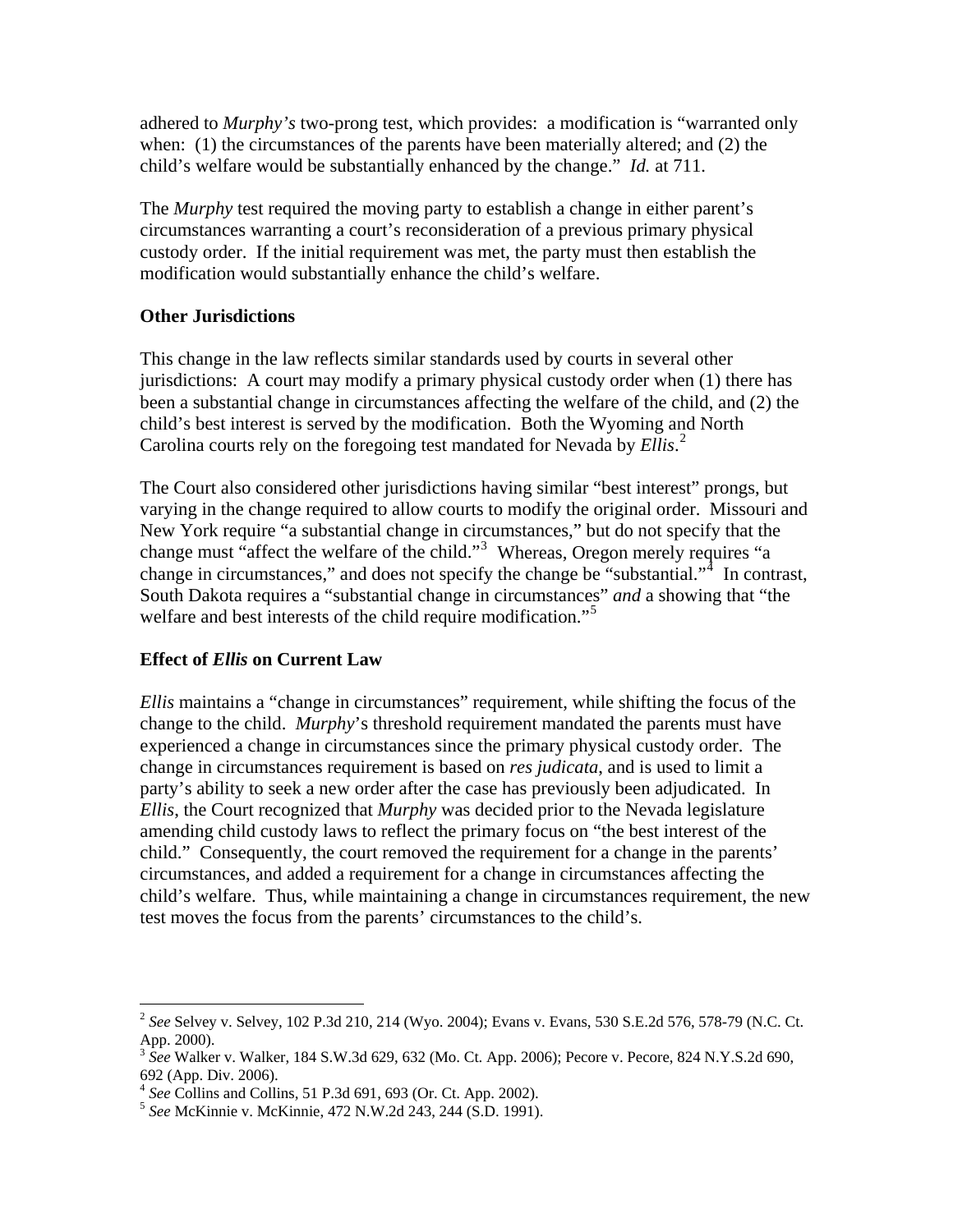Under *Ellis*, district courts have more flexibility to modify custody because the court may find the child's best interests, under NRS 125.480, are served by the modification without requiring a substantial enhancement to the child's welfare. The *Murphy* test's second prong required the modification to "substantially enhance" the child's welfare. However, the Court considered a modification may be in the child's best interest, even though such modification may not substantially enhance the child's welfare. The *Ellis* test's second prong allows the court to base its custody determination on any of the factors under NRS  $125.480(4)$ ; the best interest of the child standard. Therefore, the Court modified the second prong to allow district courts more flexibility in making child custody modifications by ensuring the courts' focus remains on the primary goal of ensuring the best interest of the child.<sup>[7](#page-3-1)</sup>

#### **Unanswered Questions**

 $\overline{a}$ 

*Ellis* changes the circumstances required for courts to consider a modification to primary physical custody, but fails to identify those circumstances which the court considers "circumstances affecting the welfare of the child."

In *Ellis*, the Court deemed the child's poor performance in school enough to establish an effect on the child's welfare. This raises the question of what other circumstances a court may consider affecting the child's welfare, rather than the more difficult standard, under *Murphy*, of showing the modification would substantially enhance the child's welfare. Would strained familial relationships with siblings or grandparents be enough? Would a deterioration of religious practices be enough? A change in health seems likely to meet this standard, but how significant must the change be?

Additionally, in *Ellis*, the mother argued the child's education was failing, due to the stress of the custody fight between her and the father. Could other side-effects of a custody battle be used to modify custody determinations? For example, how may resulting depression, mood swings, or episodes of acting out affect the custody order?

<span id="page-3-0"></span><sup>&</sup>lt;sup>6</sup> 4. NRS 125.480(4) provides: In determining the best interest of the child, the court shall consider and set forth its specific findings concerning, among other things:

 <sup>(</sup>a) The wishes of the child if the child is of sufficient age and capacity to form an intelligent preference as to his custody.

 <sup>(</sup>b) Any nomination by a parent or a guardian for the child.

 <sup>(</sup>c) Which parent is more likely to allow the child to have frequent associations and a continuing relationship with the noncustodial parent.

 <sup>(</sup>d) The level of conflict between the parents.

 <sup>(</sup>e) The ability of the parents to cooperate to meet the needs of the child.

 <sup>(</sup>f) The mental and physical health of the parents.

 <sup>(</sup>g) The physical, developmental and emotional needs of the child.

 <sup>(</sup>h) The nature of the relationship of the child with each parent.

 <sup>(</sup>i) The ability of the child to maintain a relationship with any sibling.

 <sup>(</sup>j) Any history of parental abuse or neglect of the child or a sibling of the child.

 <sup>(</sup>k) Whether either parent or any other person seeking custody has engaged in an act of domestic violence against the child, a parent of the child or any other person residing with the child.

<span id="page-3-1"></span><sup>&</sup>lt;sup>7</sup> NRS 125.480(1) provides: In determining custody of a minor child in an action brought under this chapter, the sole consideration of the court is the best interest of the child.